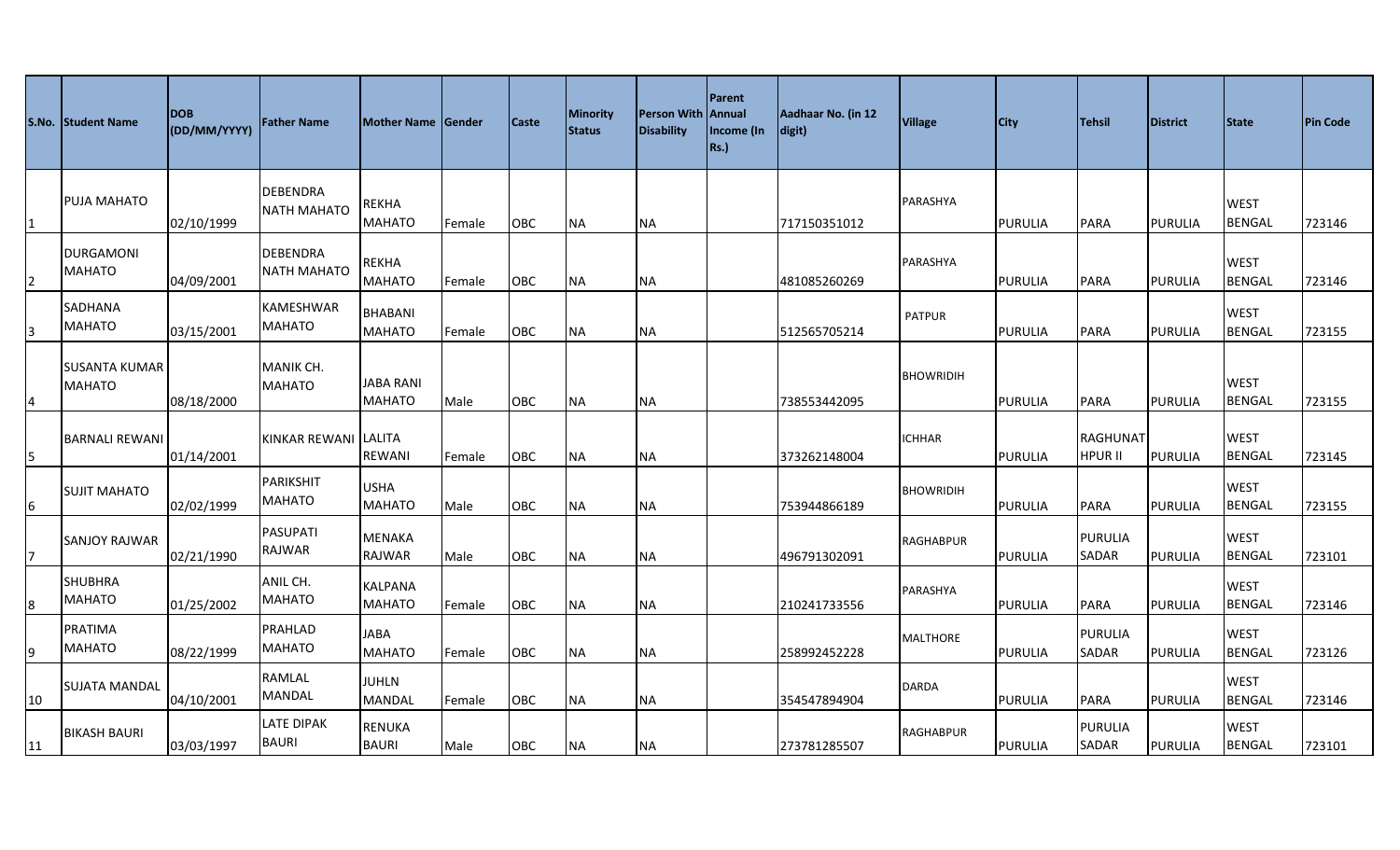| 12 | <b>SUCHITRA</b><br><b>MAHATO</b>        | 03/05/2001 | <b>GOUTAM</b><br><b>MAHATO</b>       |                                     | Female | OBC        | <b>NA</b> | <b>NA</b> | 668064086294 | ALLADIH              | PURULIA | <b>RAGHUNAT</b><br><b>HPUR II</b> | <b>PURULIA</b> | <b>WEST</b><br><b>BENGAL</b> | 723145 |
|----|-----------------------------------------|------------|--------------------------------------|-------------------------------------|--------|------------|-----------|-----------|--------------|----------------------|---------|-----------------------------------|----------------|------------------------------|--------|
| 13 | <b>SIDDIK ANSARI</b>                    | 03/01/1999 | <b>SULTAN ANSARY</b>                 | TABEJAN BIBI Male                   |        | <b>OBC</b> | NA        | <b>NA</b> | 835994720160 | <b>KALLA</b>         | PURULIA | <b>PARA</b>                       | <b>PURULIA</b> | <b>WEST</b><br><b>BENGAL</b> | 723126 |
| 14 | PRIYABRATA<br>KUIRY                     | 08/02/1999 | <b>HEMANTA KR.</b><br><b>KUIRY</b>   | SABITA KUIRY Male                   |        | OBC.       | <b>NA</b> | <b>NA</b> | 388597891947 | PARA                 | PURULIA | <b>PARA</b>                       | <b>PURULIA</b> | <b>WEST</b><br><b>BENGAL</b> | 723155 |
| 15 | <b>ETU MAHATO</b>                       | 03/23/2001 | PRITHWIRAJ<br><b>MAHATO</b>          | <b>MUKTI</b><br><b>MAHATO</b>       | Female | OBC        | <b>NA</b> | <b>NA</b> | 246314926187 | SURULIA              | PURULIA | <b>PARA</b>                       | <b>PURULIA</b> | <b>WEST</b><br><b>BENGAL</b> | 723126 |
| 16 | <b>ALOK MAHATO</b>                      | 12/24/1990 | <b>MAHADEB</b><br><b>MAHATO</b>      | <b>CHHABI RANI</b><br><b>MAHATO</b> | Male   | <b>OBC</b> | <b>NA</b> | <b>NA</b> | 439276925943 | <b>RAGHUNATH PUR</b> | PURULIA | <b>BARABAZA</b>                   | <b>PURULIA</b> | <b>WEST</b><br><b>BENGAL</b> | 723127 |
| 17 | MANASI<br>MAHATO                        | 03/15/1999 | MADHUSUDAN<br><b>MAHATO</b>          | SAPTAMI<br><b>MAHATO</b>            | Female | OBC        | <b>NA</b> | <b>NA</b> | 314216404625 | LIPANIA              | PURULIA | PARA                              | PURULIA        | <b>WEST</b><br><b>BENGAL</b> | 723126 |
| 18 | NAMITA MUDI                             | 03/16/1993 | CHAKRADHAR<br><b>MUDI</b>            | <b>KHANABALA</b><br><b>MUDI</b>     | Female | OBC        | <b>NA</b> | <b>NA</b> | 439130060984 | PITHAJORE            | PURULIA | <b>PURULIA</b><br><b>SADAR</b>    | PURULIA        | <b>WEST</b><br><b>BENGAL</b> | 723126 |
| 19 | <b>BIJAY KRISHNA</b><br>DAS             | 02/19/2001 | SHIBARAM DAS                         | <b>BHARATI DAS Male</b>             |        | <b>OBC</b> | <b>NA</b> | <b>NA</b> | 830200217159 | <b>BAHARA</b>        | PURULIA | <b>PARA</b>                       | PURULIA        | <b>WEST</b><br><b>BENGAL</b> | 723146 |
| 20 | KALYANI DAS                             | 12/26/1993 | SWAGATAM DAS SANDHYA                 | <b>RANI BAURI</b>                   | Female | OBC        | <b>NA</b> | <b>NA</b> | 757493172510 | LAGDA                | PURULIA | <b>PURULIA</b><br>SADAR           | PURULIA        | <b>WEST</b><br><b>BENGAL</b> | 723149 |
| 21 | IKANIKA MAHATO                          | 04/03/1998 | <b>HARENDRA</b><br>NATH MAHATO       | <b>KALPANA</b><br><b>MAHATO</b>     | Female | <b>OBC</b> | <b>NA</b> | <b>NA</b> | 994559714595 | RIGUDIH              | PURULIA | <b>PARA</b>                       | <b>PURULIA</b> | <b>WEST</b><br><b>BENGAL</b> | 723155 |
| 22 | <b>TARAMANI</b><br><b>MAHATO</b>        | 04/04/1999 | ABHIMUNYA<br><b>MAHATO</b>           | <b>USHA RANI</b><br><b>MAHATO</b>   | Female | OBC        | <b>NA</b> | <b>NA</b> | 950572061900 | PARASHYA             | PURULIA | <b>PARA</b>                       | <b>PURULIA</b> | <b>WEST</b><br><b>BENGAL</b> | 723146 |
| 23 | <b>SUDIP KUMAR</b><br><b>IPARAMANIK</b> | 04/14/1999 | <b>KEBAL CHANDRA</b><br>PARAMANIK    | <b>MINATI</b><br>PARAMANIK Male     |        | <b>OBC</b> | <b>NA</b> | <b>NA</b> | 941942218912 | <b>USIR</b>          | PURULIA | <b>RAGHUNAT</b><br><b>HPUR II</b> | PURULIA        | <b>WEST</b><br><b>BENGAL</b> | 723145 |
| 24 | <b>IV PATHAK</b>                        | 09/02/1993 | <b>MRINAL KANTI</b><br><b>PATHAK</b> | <b>CHANDANA</b><br><b>PATHAK</b>    | Female | OBC        | <b>NA</b> | <b>NA</b> | 542035705403 | ALKUSHA              | PURULIA | PARA                              | PURULIA        | <b>WEST</b><br><b>BENGAL</b> | 723145 |